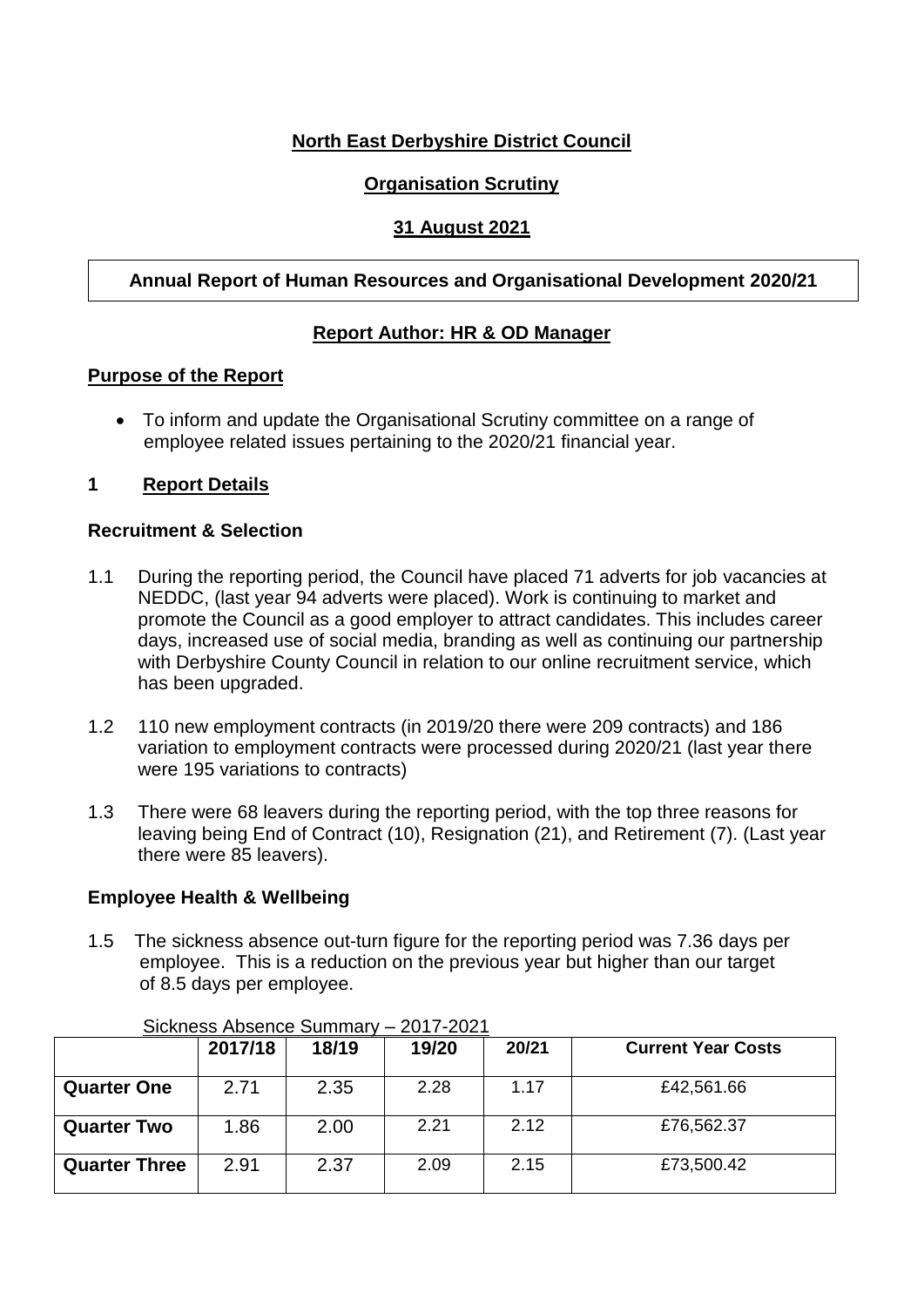| <b>Quarter Four</b>       | 3.08  | 2.98 | 2.56 | 1.92 | £70,306.47  |
|---------------------------|-------|------|------|------|-------------|
| <b>Overall</b><br>Outturn | 10.55 | 9.7  | 9.14 | 7.36 | £262,930.92 |

#### Reasons for Absence – 2018-2021

|                     | 18/19                  | 19/20                   | 20/21                   |
|---------------------|------------------------|-------------------------|-------------------------|
| <b>Quarter One</b>  | 1 Stress/Dep/M.Health  | 1 Hospital/Operations   | 1 Other Musc/Skeletal   |
|                     | 2 Stomach/Kidney/Liver | 2 Stomach/Kidney/Liver  | 2 Stress/Depression     |
|                     | 3 Ops/Post OP/Hosp     | 3 Stress/Depression     | 3 Viral Infection       |
| <b>Quarter Two</b>  | 1 Other Musc/Skeletal  | 1 Other Musc/Skeletal   | 1 Stress/Dep/M.Health   |
|                     | 2 Stress/Dep/M.Health  | 2 Stress/Depression     | 2 Other Musc/Skeletal   |
|                     | 3 Other                | 3 Other                 | 3 Back problems         |
| Quarter             | 1 Other Musc/Skeletal  | 1 Other Musc/Skeletal   | 1 Covid Symptoms        |
| <b>Three</b>        | 2 Stress/Dep/M.Health  | 2 Stress/Depression     | 2 Stress/Depression     |
|                     | 3 Viral Infection      | 3 Viral Infection       | 3 Operations/Hospital   |
| <b>Quarter Four</b> | 1. Other Musc/Skeletal | 1. Other Musc/Skeletal  | 1 Stress/Dep/M.Health   |
|                     | 2. Viral Infection     | 2 Viral Infection       | 2 Other Musc/Skeletal   |
|                     | 3. Ops/Post OP/Hosp    | 3 Eye, Ear, Nose, Mouth | 3 Covid Symptoms        |
| <b>Overall</b>      | 1 Other Musc/Skeletal  | 1 Other Musc/Skeletal   | 1 Stress/Dep/M.Health   |
| Outturn             | 2 Stress/Dep/M.Health  | 2 Ops/Post OP/Hosp      | 2 Other Musc/Skeletal   |
|                     | 3 Stomach/Kidney/Liver | 3 Stress/Dep/M.Health   | <b>3 Covid Symptoms</b> |

For 2020/21, 1463.5 days were attributed to long-term absence and 1382.5 days attributed to short-term sickness absence.

In comparison, for 2019/20, 1915 days were attributed to long-term absence and 1648.5 days attributed to short-term sickness absence.

Over the reporting year (2020/21), NED has had 45 long-term cases, last year there were 52 cases.

- 1.6 Actions currently being taken to address sickness absence:
	- HR Link Officers working directly with Service Managers and providing monthly sickness analysis reports.
	- Action Plans produced for service areas to assist Managers in awareness of actions required and support needed for employees concerned.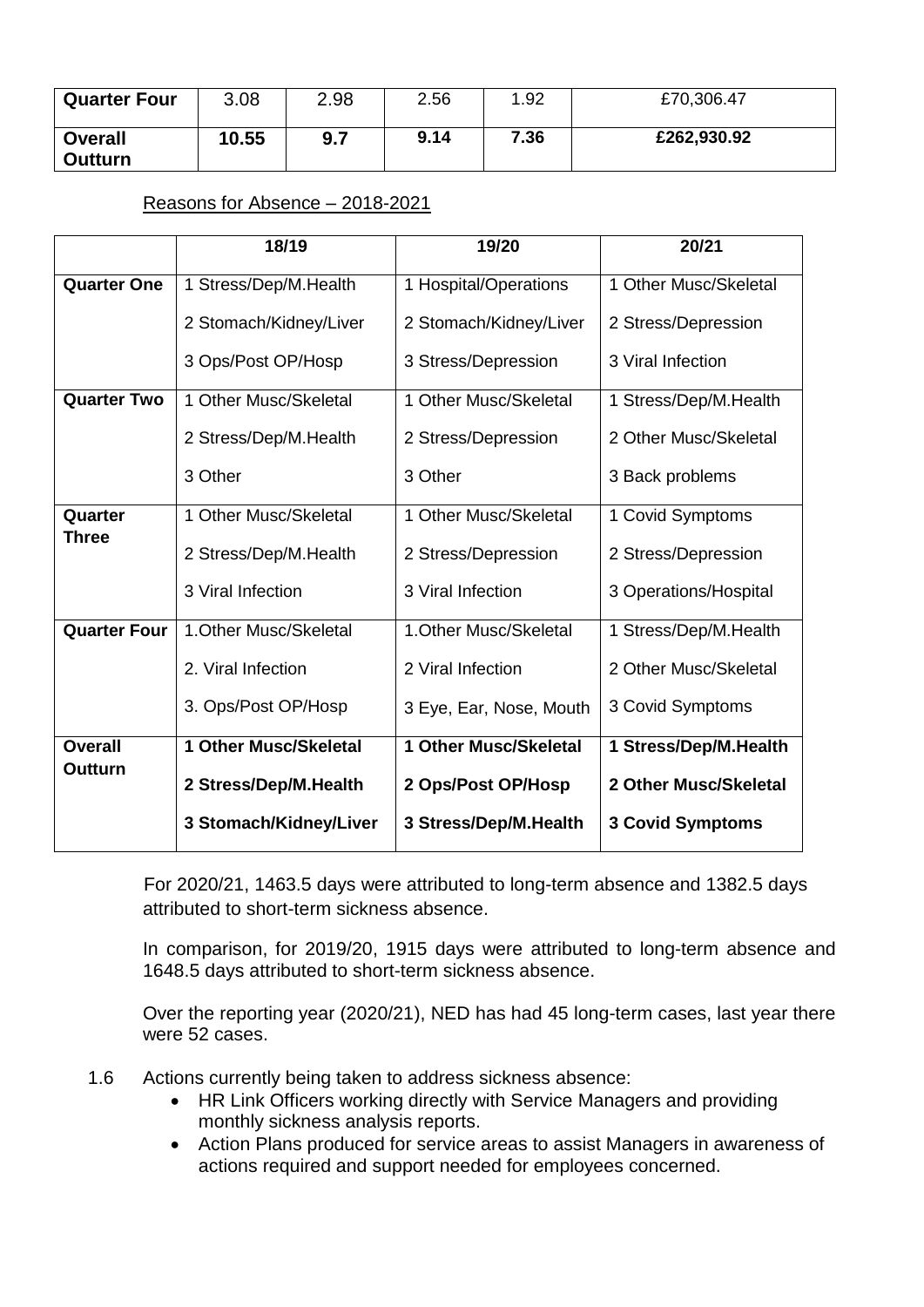- Information has been provided to Heads of Service on an in depth analysis of sickness absence patterns and trends
- Regular review of Occupational Health Provision
- Regular sickness absence management training each quarter

## **Health and Wellbeing Initiatives**

- 1.7 The initiatives undertaken during the year include:
	- Access to an Employee Assistance Programme offering 24/7 telephone and on-line support to employees covering a range of topics, including confidential telephone counselling.
	- Health Checks offered to employees
	- Occupational Health, Counselling, Physiotherapy and Eye examinations
	- Cycle to work scheme and Kaarp Benefits.
	- Health surveillance and vaccination programme in place.
	- Mental Health / Supporting Employees at Work briefings
	- Resilience Training
	- Twice weekly wellbeing bulletin during the pandemic
	- Health & Wellbeing Notice Boards at all sites
	- Promotion of Work Well initiatives and information
	- Facilitating access to Council Leisure facilities
	- Covid-19 advice, guidance, statistics and risk assessments
	- Lead role in supporting new ways of working implementation

It is important to note the HR Team has been significantly involved in the response to the COVID-19 pandemic which commenced at the end of March 2020.

## **Organisational Development**

- 1.8 Organisational Development covers a range of workstreams that include:
	- Workplace Culture
	- Work Environment
	- Employee Engagement & Experience
	- Workforce Development
	- Recruitment & Retention
	- Employee Health & Wellbeing
- 1.9 There are a wide range of different activities being undertaken across the Council that fall under the above workstreams and result in varying levels of success. Some activities have proven successful such as mental health awareness training, resilience training, Leadership Academy, in-house learning and development programme.
- 1.10 Key work has been undertaken to develop and implement the Agile Working Policy. HR has played a significant role in the corporate agile working activities and roll out over the last 12 months.

## **Apprenticeships/Trainees**

1.11 During 2020/21 one apprenticeship, three trainees and two interns commenced at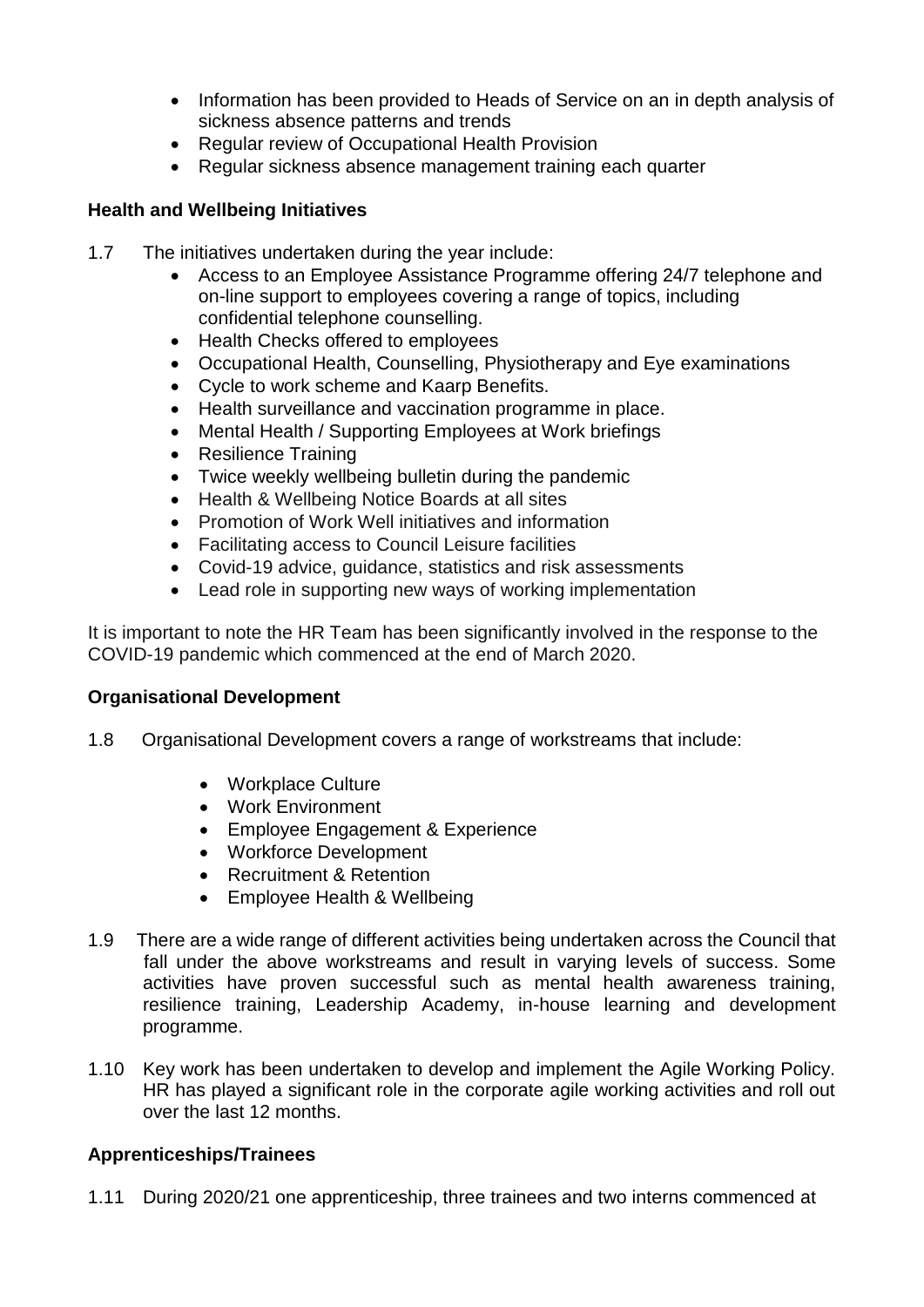the Council. Discussions take place on a regular basis with all Service Managers to explore options for Apprenticeships, Trainees and Interns across the Council.

## **HR & OD Achievements 2020/21**

- Supporting Covid Response
- Continuing to streamline, improve and develop HR practices and working relationships with key stakeholders
- Delivering a fully integrated and joint service
- Coaching Managers
- Implementation of new E-recruit system
- Supporting Transformation initiatives such as Service Reviews
- Rolling out a Corporate Learning and Development Programme 2021
- Successful Leadership Development Programme (ILM Level 3, 5 and 7 together with an internal Leadership training course)
- Mental Health and Resilience Training available to all employees
- Rolling out a Health and Wellbeing Framework 2021
- Gender pay gap reporting
- Provision of Services to other Councils and Parish Councils

## **2 Conclusions and Reasons for Recommendation**

2.1 N/A

## **3 Consultation and Equality Impact**

3.1 None specifically in relation to this report, although consultation and equality issues are addressed in each specific area of reporting as required and appropriate.

## **4 Alternative Options and Reasons for Rejection**

4.1 N/A

# **5 Implications**

## **5.1 Finance and Risk Implications**

As covered within the report

# **5.2 Legal Implications including Data Protection**

As covered within the report

## **5.3 Human Resources Implications**

As covered within the report

#### **6 Recommendations** N/A

**7 Decision Information Is the decision a Key Decision?** No